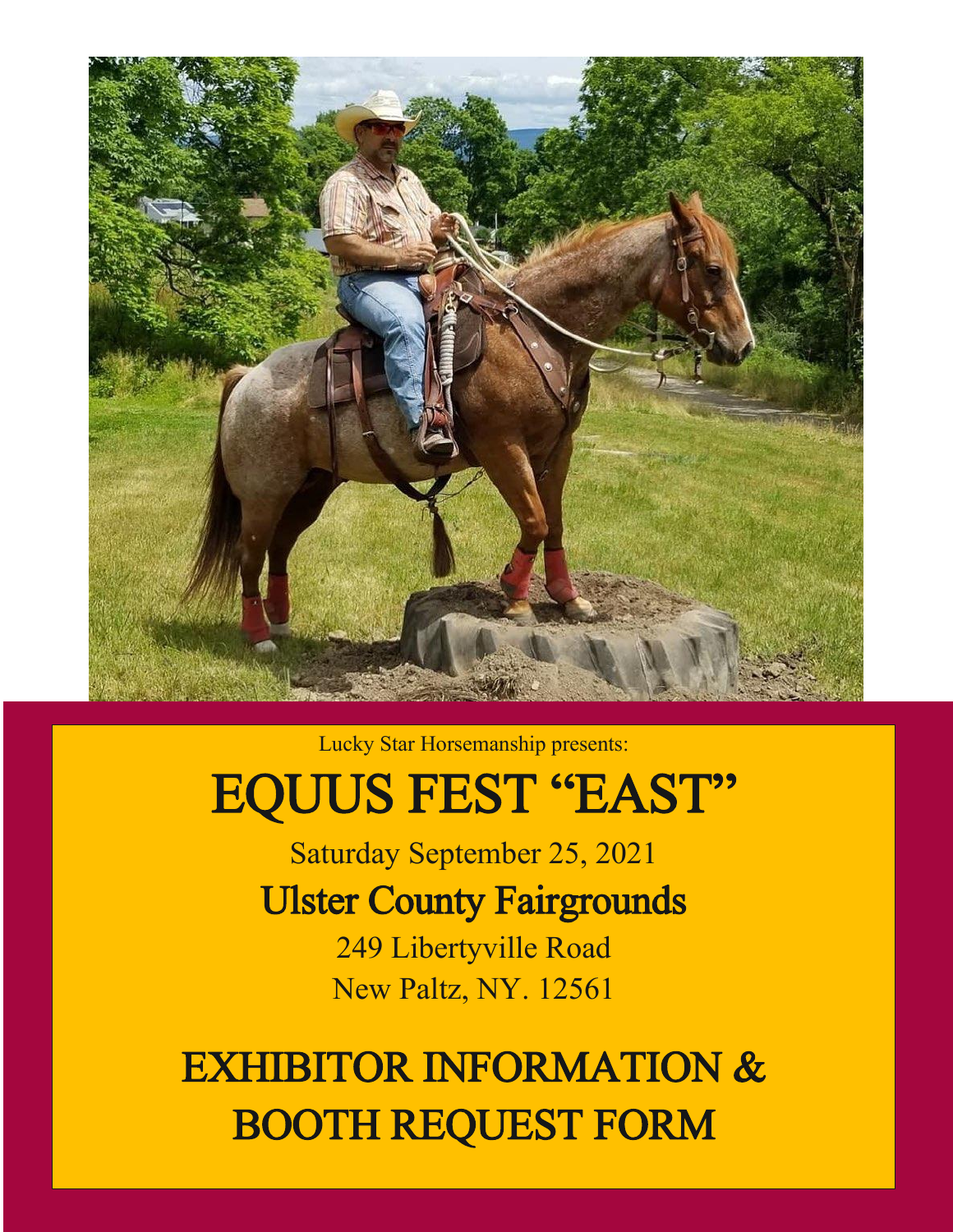We are glad you are participating in **Equus Fest East**, which is a regional festival focusing on all things horse and rural lifestyle! It is a celebration of our community, of education, innovation and inspiration. Thank you for being a part of the Equus Fest East family!

In this packet you will find valuable information in regards to boot registration, event set-up, hours of operation, parking and rules of display in your booth. If you have any questions please contact us at [luckystarhorsemanship@gmail.com](mailto:luckystarhorsemanship@gmail.com) or give us a call at (530) 919-8767 or (518) 303-2504, Monday – Friday, 9:00 AM to 5:00 PM, PST. Saturdays and Sunday please leave a message and we will get back to you.

# EVENT SET-UP/TEAR DOWN

Event set-up begins at 7:30 AM on Saturday September 25, 2021. Booths must be set up and ready for business at 10:00 AM on Saturday September 25, 2021. When you arrive, please head over to the show registration window, located outside and to the left of the Youth Building to sign in, pick up your Exhibitor Passes and booth space assignment. For Gold Medal Exhibitors (indoors) your booth space will have a CODE NUMBER on a placard and the space lined out. For Silver Medal and Bronze Medal Exhibitors please set up in your assigned areas via the site map provided when you check in at the Show Office. Please set up your booth within the marked area. Tear down may begin at 5:15 PM. Please use courtesy when tearing down. Exhibitors may park in the designated Exhibitor Parking Area. Exhibitors will need to provide all display and merchandising materials/equipment needed for their booth spaces. No pop-up sunshades or tents will be allowed in the indoor (Gold Medal) or covered (Silver Medal) spaces, but back walls (up to 7 feet) and side walls (up to 4 feet) are allows. Outdoor (Bronze Medal) spaces may use pop-ups/tents with the same wall dimensions.

# SHOW OFFICE & EVENT HOURS

The Show Office is located in the Youth Building and opens at 7:30 AM. The Show Office closes at 8:00 PM. Event hours are 10:00 AM to 5:00 PM on Saturday September 25, 2021. Please be prepared to engage with Attendees within the event hours posted.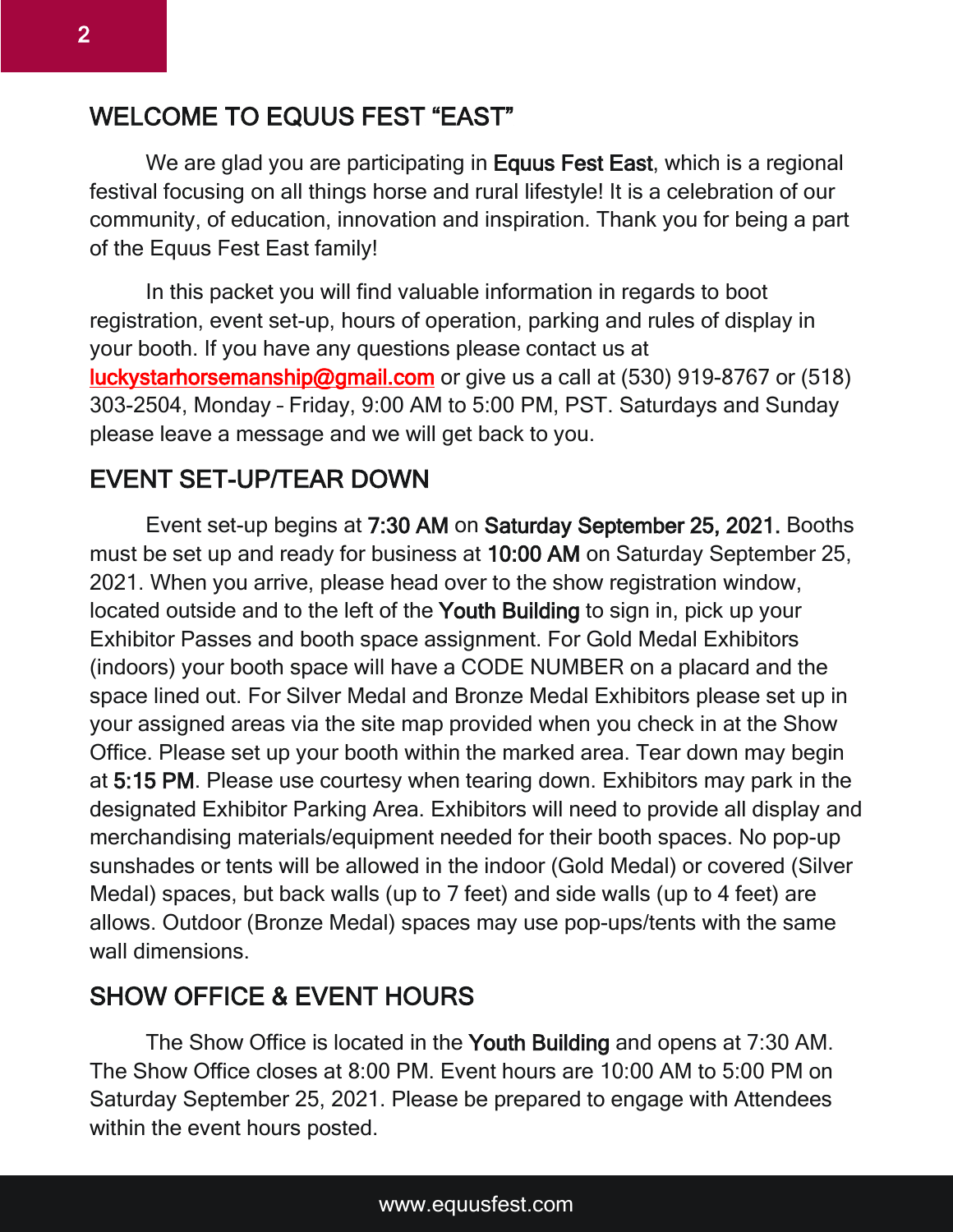# GREEN ROOM

For the event Exhibitors and Clinicians there will "Green Room" located in the Youth Building. Exhibitors and Clinicians (anyone with an Equus Fest East 2021 event badge/bracelet) will have access to water, soda and some light snacks from 9:30 AM to 4:00 PM during the event. Just our way of saying "thank you" for being part of the celebration!

# FACEBOOK PAGE & WEBSITE

We have a Facebook event page that we will use to keep all Attendees and ur FEST. You will want to "like" or "follow" this page to stay up to date. The Facebook page can be found at new Facebook page at <https://www.facebook.com/events/354147395286425/>

Our ever growing event website can be found at: www.equusfest.com

Be sure to check them out periodically!

#### EVENT UPDATES

As the date for Equus Fest East gets closer we will be sending out UPDATES via Email (so be sure we have an accurate one for you on file) and via our Facebook Event Page.

#### BOOTH SPACE RULES

GOLD MEDAL EXHIBITORS: All GOLD MEDAL level Exhibitors (indoor - Youth Building) Exhibitors will need to be responsible for ALL of their displays/booth needs. All Exhibitors must be set up and ready for business by 10:00 AM. All displays will need to be contained WITHIN THE SPACE ALLOCATED. Displays that encroach upon another Exhibitor's space will need to be removed. Please keep your side walls (if applicable) to no more than 4 feet in height. Be sure that all displays are secured and balanced. Exhibitors are responsible for the security of their merchandise. Booths shall be staffed during show hours. Please plan accordingly. You will need to provide your own wireless "hot spot" if needed. There is great cell phone reception at the Fairgrounds.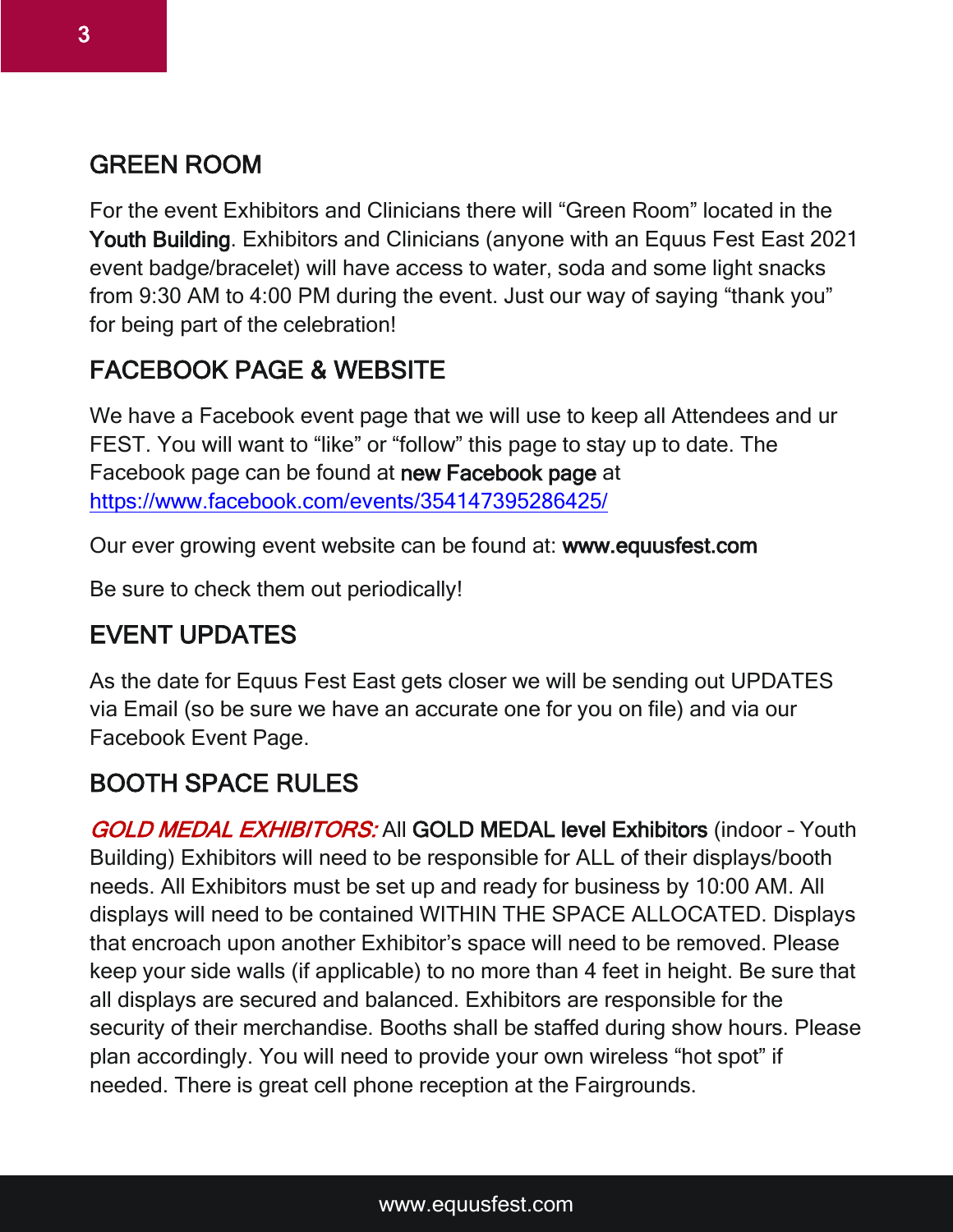**SILVER MEDAL EXHIBITORS:** All SILVER MEDAL level Exhibitors (covered space – Cattle Barn) Exhibitors will need to be responsible for ALL of their displays/booth needs. All Exhibitors must be set up and ready for business by 10:00 AM. All displays will need to be contained WITHIN THE SPACE ALLOCATED. Displays that encroach upon another Exhibitor's space will need to be removed. Please keep your side walls (if applicable) to no more than 4 feet in height. Be sure that all displays are secured and balanced. Exhibitors are responsible for the security of their merchandise. Booths shall be staffed during show hours. You will need to provide your own wireless "hot spot" if needed. There is great cell phone reception at the Fairgrounds.

**BRONZE MEDAL EXHIBITORS:** All Bronze Medal level Exhibitors (outdoor lawn in front of the Youth Building and Cattle Barn) Exhibitors will need to provide their booth covering (we recommend an EZ Up or other pop-up sunshade) and all display needs. Exhibitors who use a trailer to do business out off are classified as Bronze Medal Trailer Exhibitors. All Exhibitors must be set up and ready for business by 10:00 AM. All displays will need to be contained WITHIN THE SPACE ALLOCATED. Displays that encroach upon another Exhibitor's space will need to be removed. Please keep your side walls (if applicable) to no more than 4 feet in height. Signage or banners may be hung by any method deemed safe ON your sunshade or table. Be sure that all displays are secured and balanced.. Booths shall be staffed during show hours. You will need to provide your own wireless "hot spot" if needed. There is great cell phone reception at the Fairgrounds. Please plan accordingly.

GENERAL RULES: ALL Exhibitors are responsible for the security of their merchandise! Exhibitors may pass out coupons, samples and flyers at the front gate entrance where Attendees enter. Within the borders of the Exhibitor booth, samples, flyers and coupons may be handed out. We strongly recommend Exhibitors add their participation at Equus Fest East to their social media/marketing efforts to help drive business to their booths. Exhibitors are responsible for providing ALL display materials including tables, chairs, table coverings, grid walls and hooks/racks. If you need to restock during the show please plan to use a handcart or other device to bring in merchandise. There will be no automobile access to the facility during event hours. Please plan accordingly.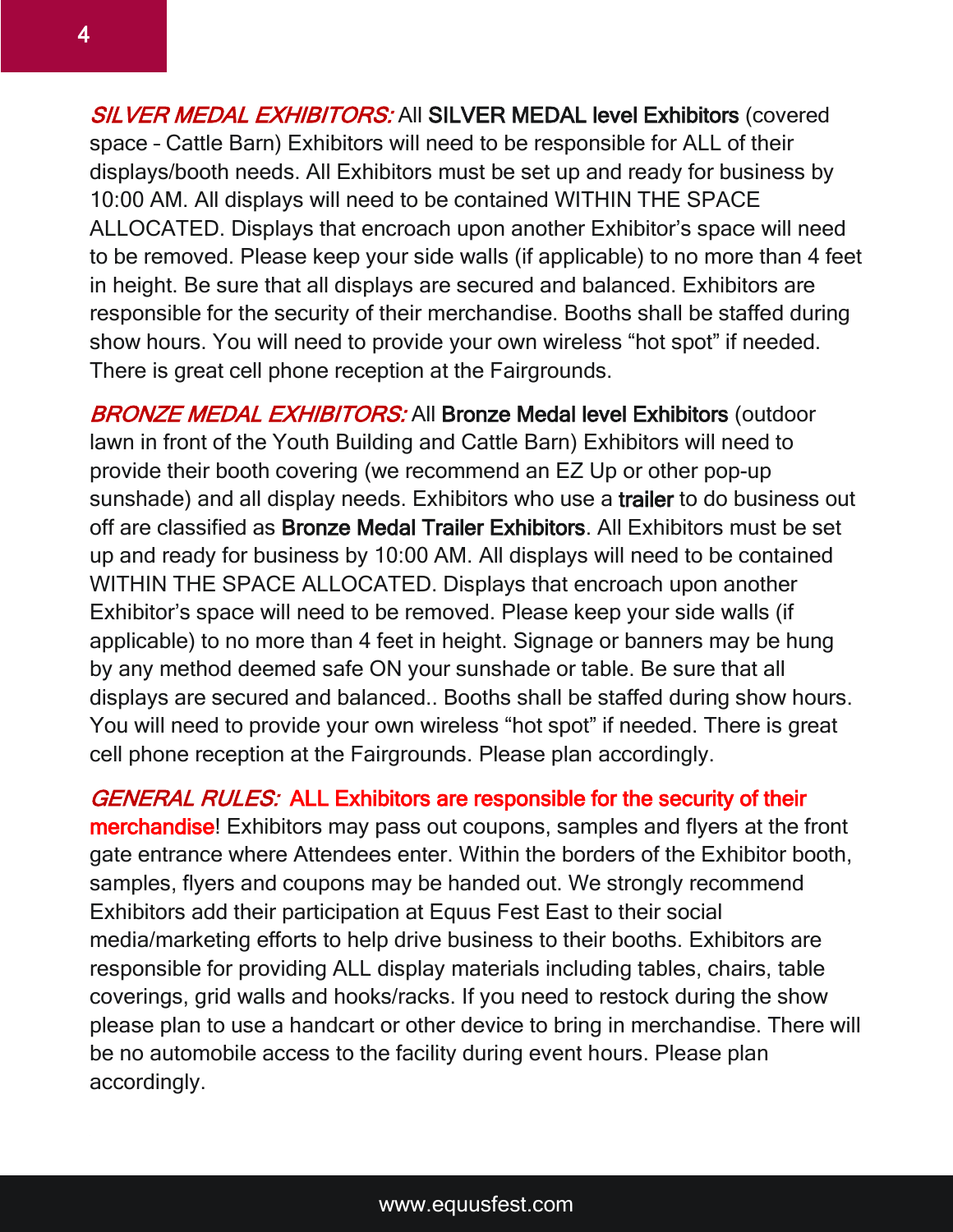### SPONSORSHIP PROGRAMS

We have several unique Sponsorship Programs available. A Sponsorship gets you a 10 x 10 Gold Medal space, special marketing, your logo in the Program and other promotional perks! Being a sponsor also gets you mentioned via audio announcements between Clinician demonstrations in the Henningsen Pavilion Arena.

- ARENA SPONSORS: We have six (6) Arena Sponsorship spots available. We will allow only ONE of a business type to be an Arena Sponsor (ex: one tack shop, one health care provided, etc.). Arena sponsors get the above noted benefits and TWO banners, which you provide, hung in the Main Arena or on the bleachers for all to see! Banner Sponsorship is just \$350.00 for Sponsor Participants.
- GIFT BUCKET SPONSORS: We have two (2) Gift Bucket Sponsorship spots available. Each Gift Bucket Sponsor gets their own "gift bucket" labeled with their logo in a format you provide and ONE banner hung in the Main Arena or on the bleachers for all to see, along with the above noted benefits. Gift Bucket Sponsorship is just \$250.00 for Sponsor Participants.
- TICKET BOOTH SPONSORS: We have two (2) Ticket Booth Sponsorships spots available. Each Ticket Booth Sponsor gets ONE banner (which you provide) hung in the Ticket Booth area for all to see, along with the above noted benefits. Gift Bucket Sponsorship is just \$200.00 for Sponsor Participants.

#### REFUNDS POLICY

If you must drop out of the event, a request for a refund must be requested in writing via email to luckystarhorsemanship@gmail.com by August 10, 2021 to receive a 100% refund. Cancelations received in writing after August 10, 2021 but before August 15, 2021 are eligible for a 50% refund. Cancelations after August 15, 2021 are not eligible for any cash refund, however an event credit can be applied to future celebrations.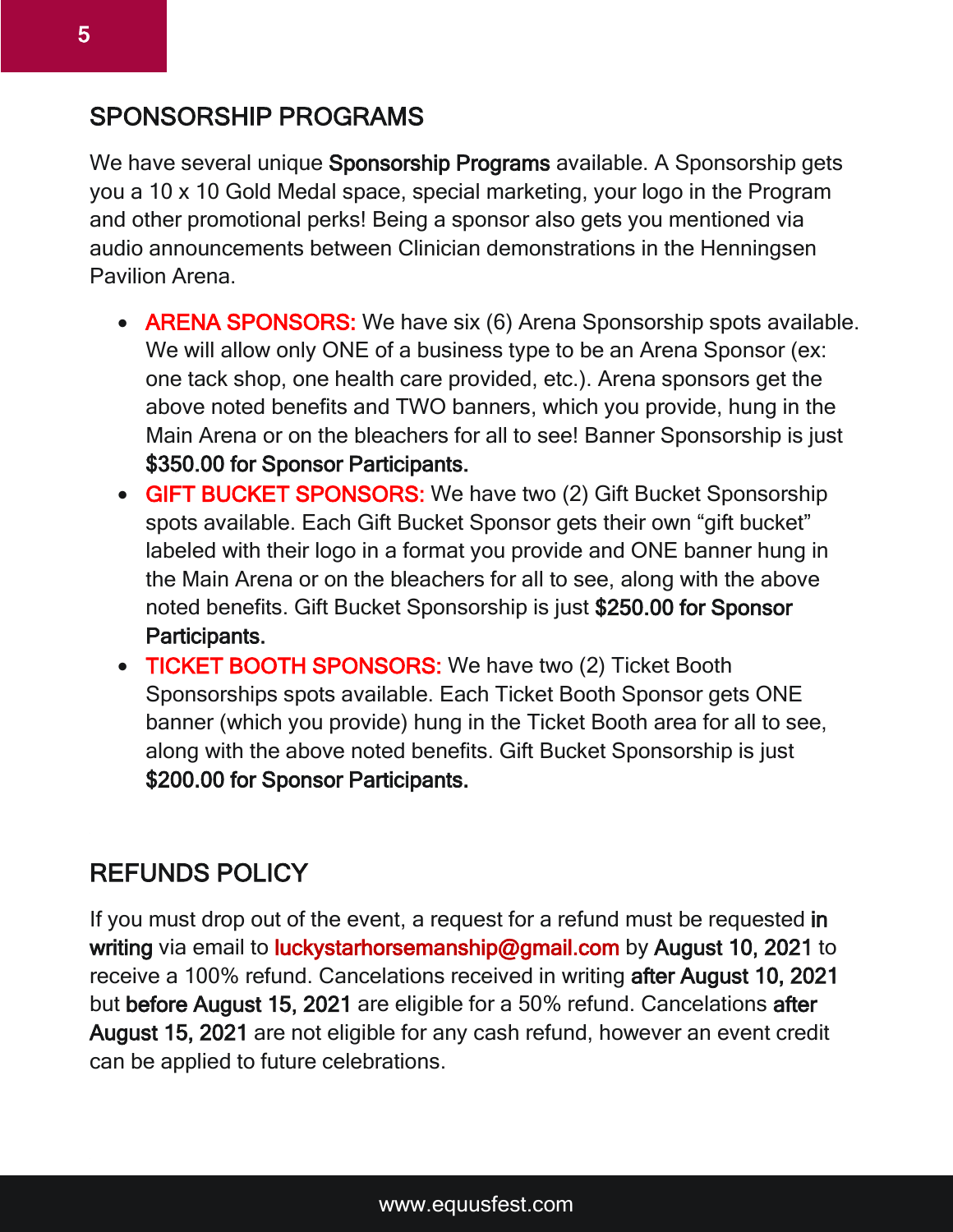# EVENT CANCELATION POLICY

If the event has to be canceled for any reason, booth space refunds will be issued within 150 days of notification in writing of cancelation. 100% of the Booth fee will be returned via Pay Pal or Check as the Exhibitor requests.

#### SITE MAP

Note: Our Event will be using the following areas during event hours: Youth Building, Cattle Barn, Ag Awareness Tent, Main Lawn, Horse Ring, Ticket Booth and Parking Area. All vehicles must be off site BEFORE 10:00 AM and parked in the designated parking area.

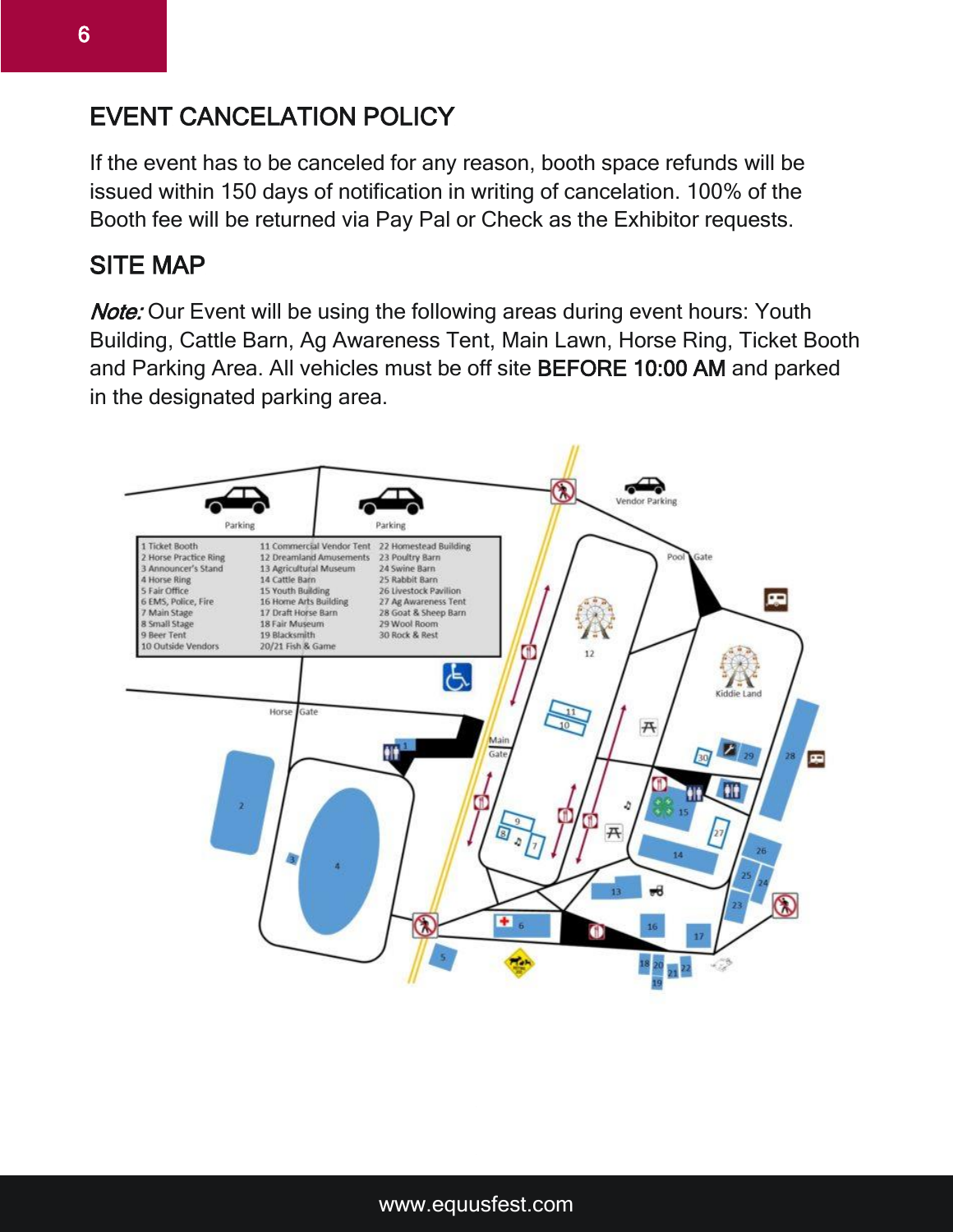## EQUUS FEST EAST 2021: Booth Request Form

| Resale Permit No.: \\connection \\connection \\connection \\connection \\connection \\connection \\connection \\connection \\connection \\connection \\connection \\connection \\connection \\connection \\connection \\connec |
|--------------------------------------------------------------------------------------------------------------------------------------------------------------------------------------------------------------------------------|

Booth Type (circle one): Sponsor Gold Medal Silver Medal Bronze Medal

Booth Size (circle one):

#### **Sponsorships**

- Arena Sponsorship (\$350.00)
- Gift Bucket Sponsorship (\$250.00)
- Ticket Booth Sponsorship (\$200.00)

#### Booth Spaces

- Gold Medal Space  $10 \times 10$  (\$150.00)
- Gold Medal Space 10 x 20 (\$200.00)
- Gold Medal Space 10 x 30 (\$275.00)
- Silver Medal Space 10 x 10 (\$85.00)
- Silver Medal Space 10 x 20 (\$100.00)
- $\bullet$  Silver Medal Space 10 x 30 (\$140.00)
- Bronze Medal Space  $10 \times 10$  (\$65.00)
- Bronze Medal Space 10 x 20 (\$85.00)
- Bronze Medal Space 10 x 30 (\$100.00)

#### Trailer Spaces

- Bronze Medal Trailer Space 15 foot (\$75.00)
- Bronze Medal Trailer Space 20+ foot (\$100.00)